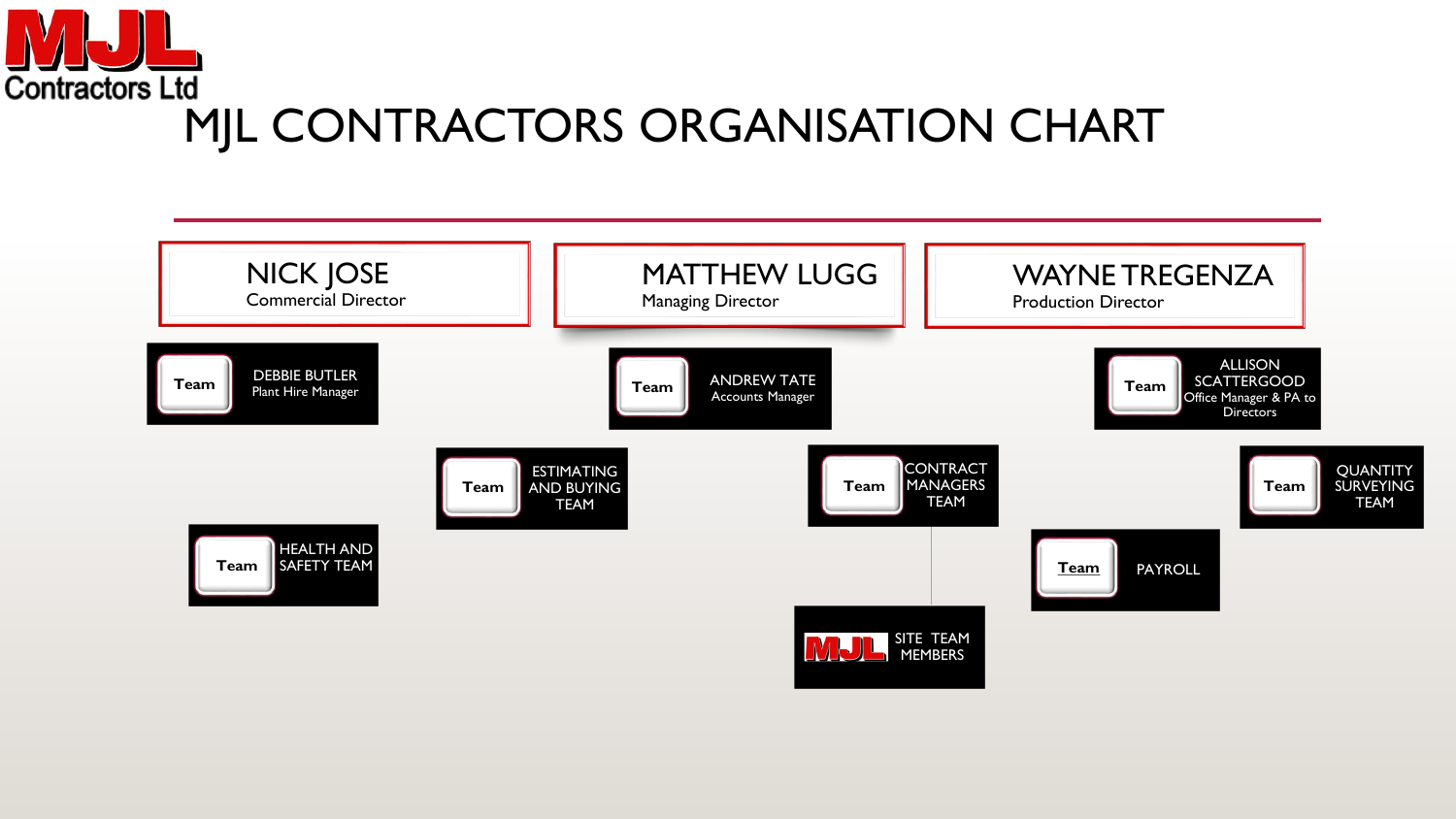<span id="page-1-0"></span>

### ADMINISTRATION TEAM – ALLISON SCATTERGOOD

### ALLISON SCATTERGOOD – OFFICE MANAGER AND PA TO DIRECTORS

| <b>EVE WILKINSON</b>                    |                                              |
|-----------------------------------------|----------------------------------------------|
| Compliance Coordinator and Site Liaison |                                              |
|                                         |                                              |
| <b>EMMA STYLES</b>                      |                                              |
|                                         | Receptionist and Customer Care Administrator |
|                                         |                                              |
| <b>JULIE BRAND</b>                      |                                              |
| <b>Training Administrator</b>           |                                              |
|                                         |                                              |
| <b>HANNAH ROGERS</b>                    |                                              |
| Administrator                           |                                              |
|                                         |                                              |

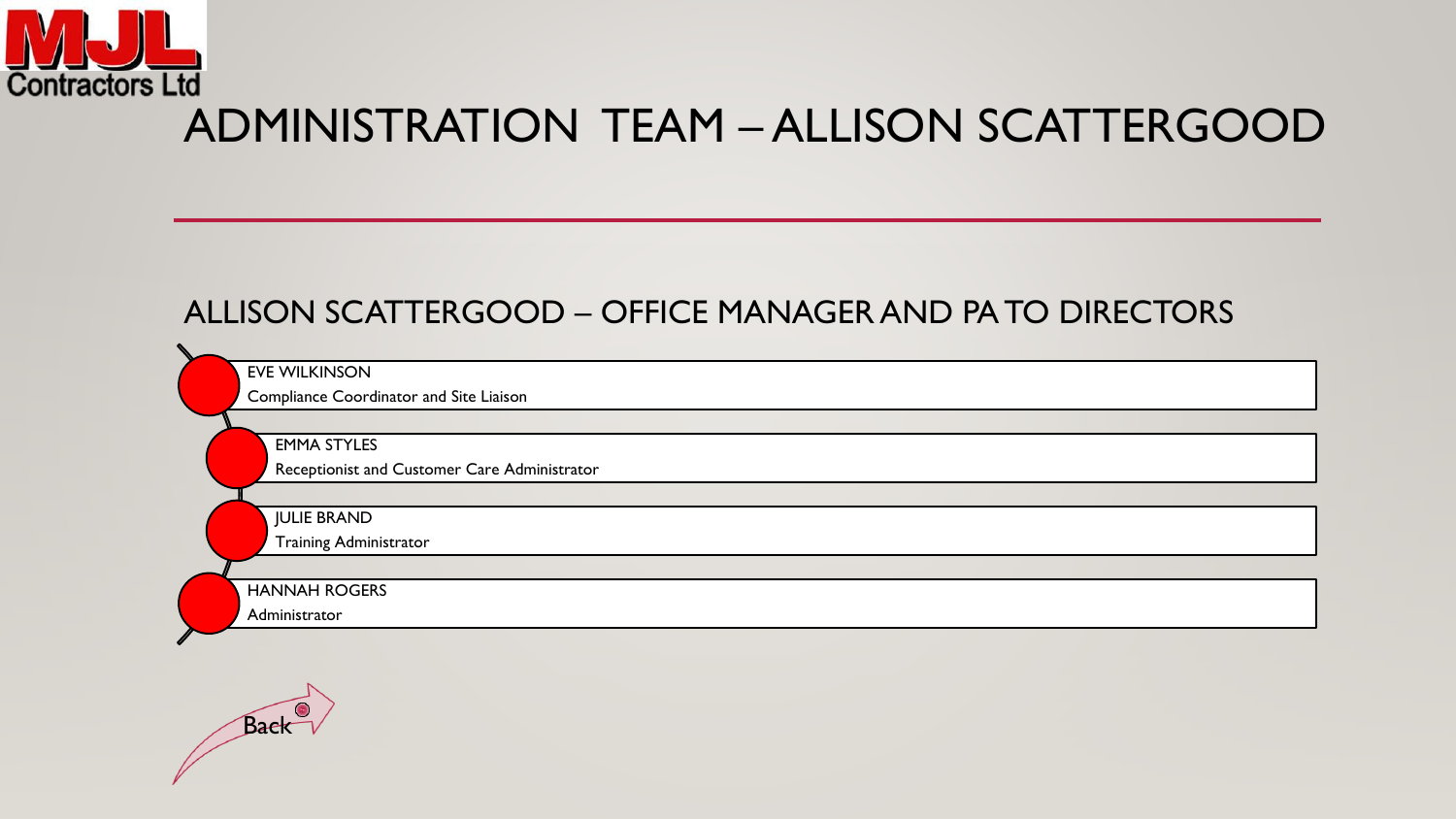<span id="page-2-0"></span>

#### DEBBIE BUTLER – PLANT HIRE MANAGER

KAREN ROBERTS

External Plant Hire Administrator

XANTHE MARTIN

Vehicle Administrator

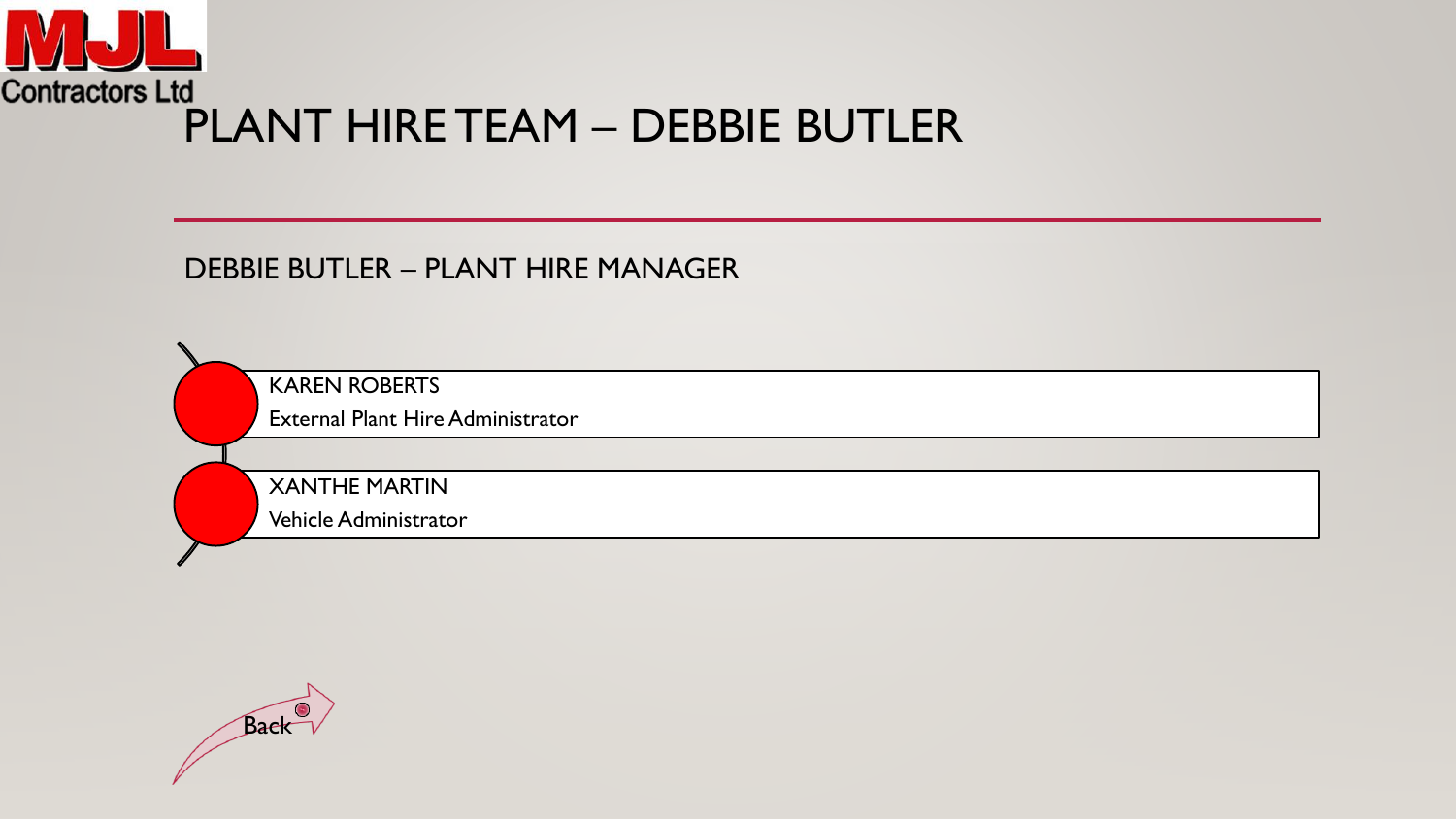<span id="page-3-0"></span>

# LISA JOHNSON

Payroll Assistant

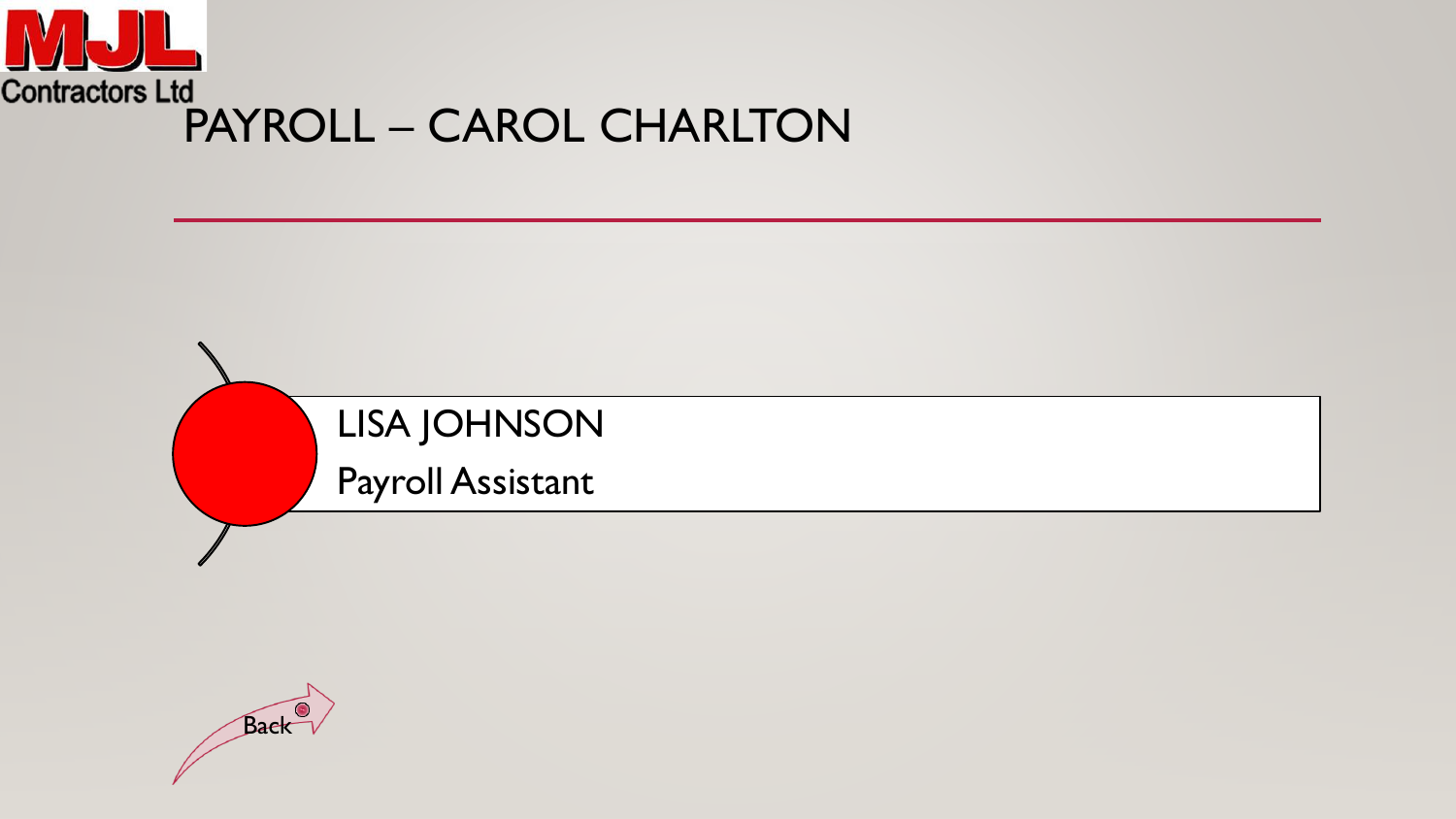<span id="page-4-0"></span>

#### ANDY TATE – ACCOUNTS MANAGER

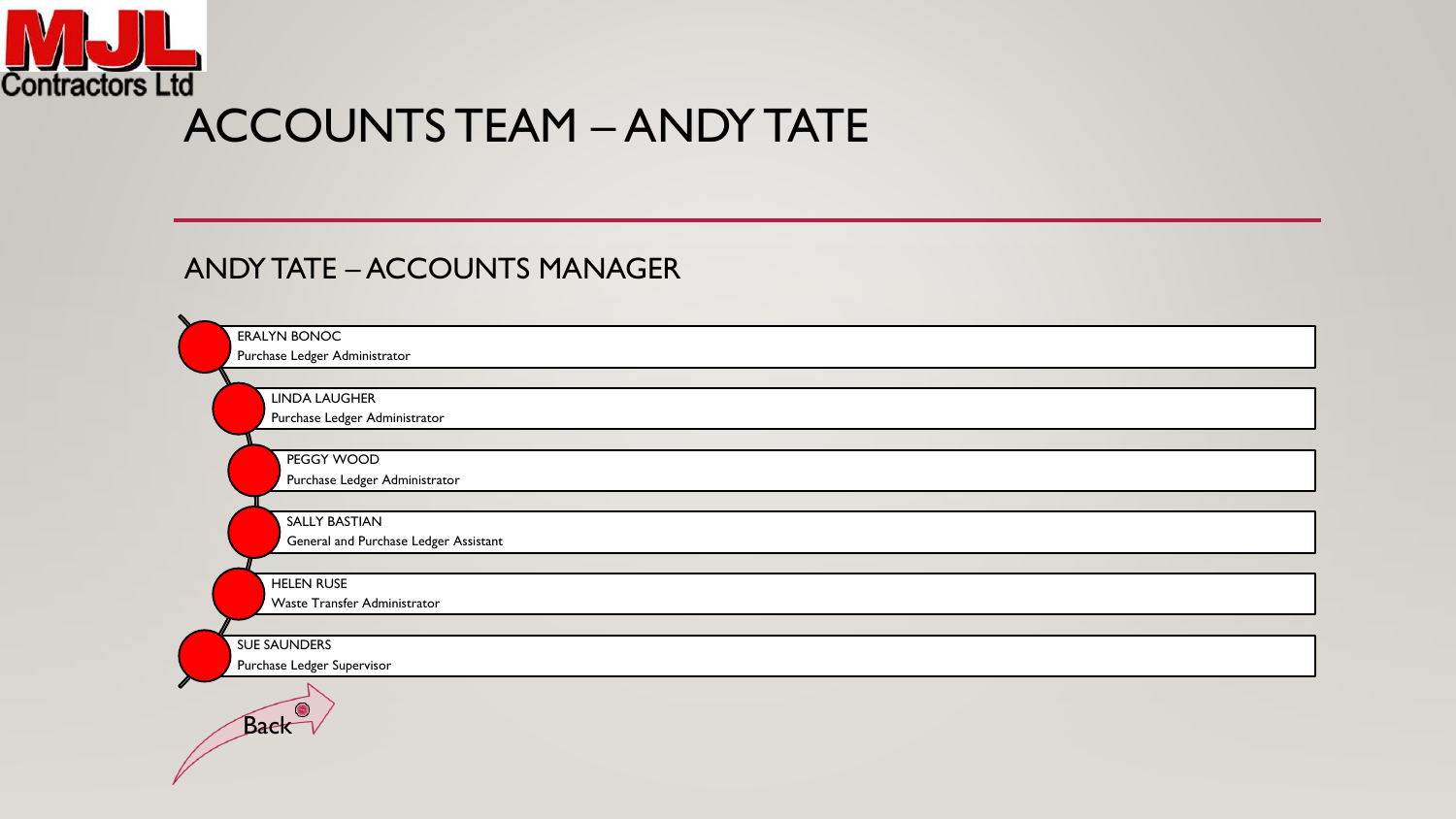<span id="page-5-0"></span>

### HEALTH AND SAFETY TEAM

#### HEALTH AND SAFETY TEAM

BEN ROWE Health and Safety Advisor - NEBOSH

RICHARD DAVIES - NEBOSH

TOM BAMBER

Health and Safety Advisor - NEBOSH

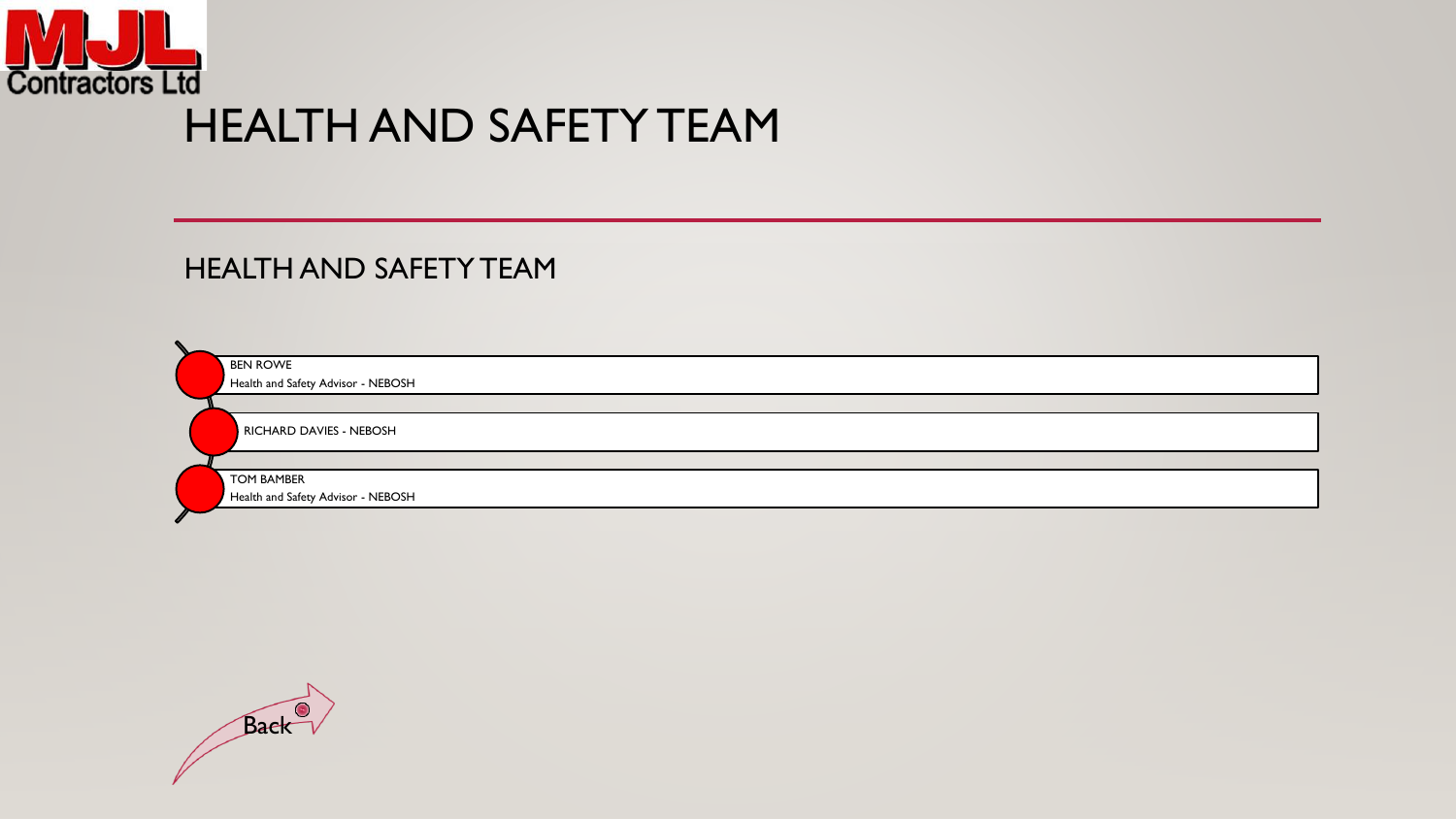<span id="page-6-0"></span>

## CONTRACT MANAGERS TEAM –WAYNE TREGENZA QUALITY MANAGER – MARK SMALE

#### WAYNE TREGENZA - CONTRACT MANAGERS \*\*\* MARK SMALE – QUALITY MANAGER

| $\sim$                |
|-----------------------|
| <b>STEVE ALFORD</b>   |
| Contract Manager      |
|                       |
| <b>STUART PICKLES</b> |
| Contract Manager      |
|                       |
| <b>ADRIAN MULLIS</b>  |
| Contract Manager      |
|                       |
| MARK SOUTHWOOD        |
| Contract Manager      |
|                       |
| DARREN HUTCHINSON     |
| Contract Manager      |
| <b>STEVE WATTS</b>    |
| Contract Manager      |
|                       |
| <b>ADAM WISE</b>      |
| Contract Manager      |
|                       |
|                       |
| G                     |
| Baek                  |
|                       |
|                       |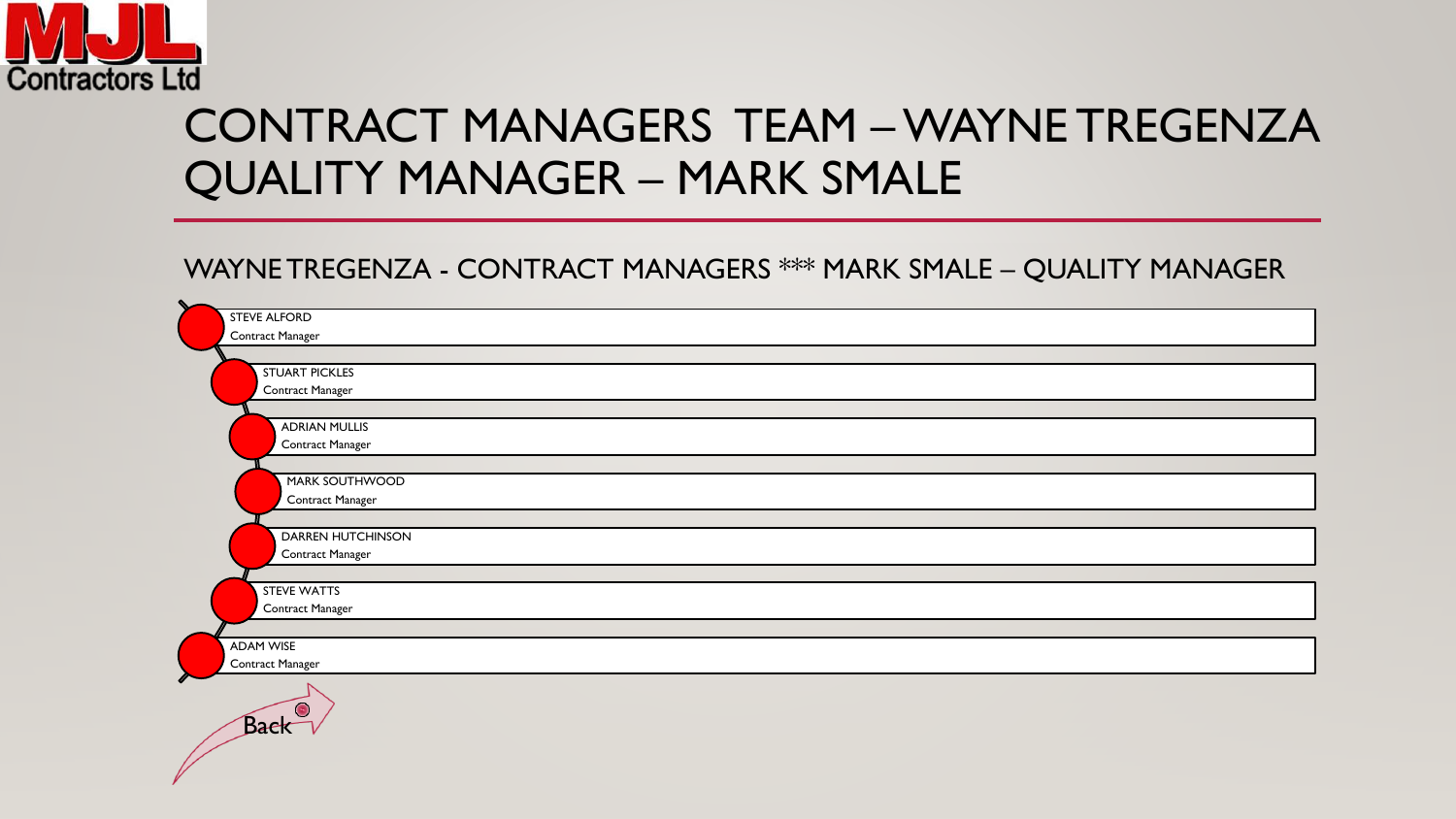<span id="page-7-0"></span>

#### NICK JOSE – ESTIMATING AND BUYING TEAM